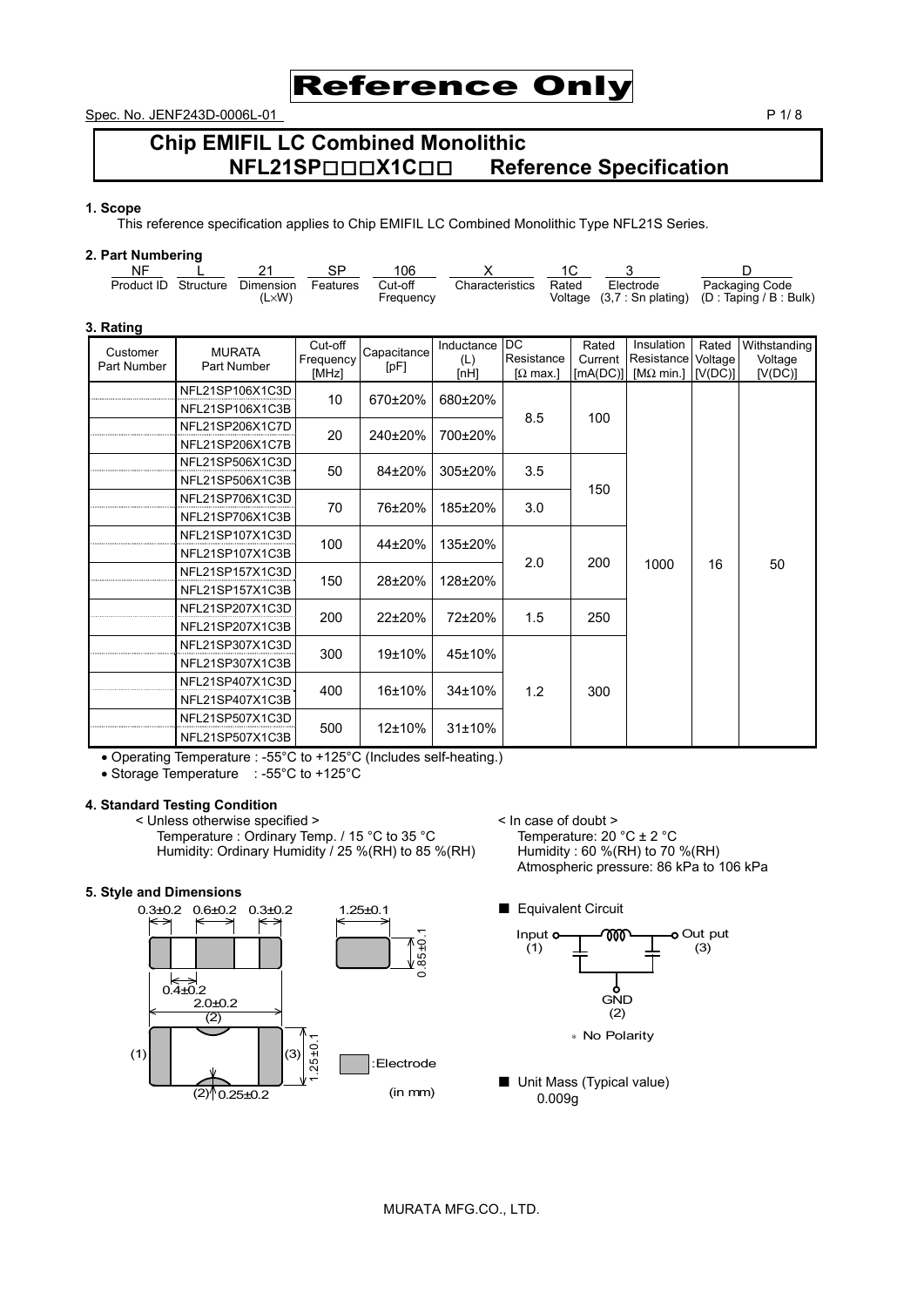

# Spec. No. JENF243D-0006L-01 P 2/ 8

■ Insertion Loss Characteristics (I.L.) (Typ.)



# **6. Marking**

No marking

# **7. Electrical Performance**

| No. | Item             | Specification                  | <b>Test Method</b>                              |
|-----|------------------|--------------------------------|-------------------------------------------------|
| 7.1 | Capacitance      | Meet item 3.                   | $\cdot$ Frequency : 1 $\pm$ 0.1MHz              |
|     | (Cap.)           |                                | $\cdot$ Voltage : 1±0.2V(rms)                   |
| 7.2 | Inductance       |                                | · Frequency                                     |
|     | (L)              |                                | Cut-off Frequency 20~500MHz: 10±1MHz            |
|     |                  |                                | Cut-off Frequency 10MHz : 1±0.1MHz              |
|     |                  |                                | $\cdot$ Voltage : 1±0.2V(rms)                   |
| 7.3 | DC Resistance    |                                | Measured with 10mA max.                         |
|     | (Rdc)            |                                | Measured between terminal (1)-(3). (ref. Item5) |
| 7.4 | Insulation       |                                | · Voltage: Rated Voltage                        |
|     | Resistance(I.R.) |                                | $\cdot$ Time : 1 minutes max.                   |
| 7.5 | Withstanding     | Products shall not be damaged. | · Test Voltage: 50V(DC)                         |
|     | Voltage          |                                | $\cdot$ Time : 1 to 5 s                         |
|     |                  |                                | . Charge Current: 50 mA max.                    |

# **8. Mechanical Performance**

| No. | Item                                | Specification                                                             |                                                                 | <b>Test Method</b>                                                                                                                                                                                                                                                                                                                         |
|-----|-------------------------------------|---------------------------------------------------------------------------|-----------------------------------------------------------------|--------------------------------------------------------------------------------------------------------------------------------------------------------------------------------------------------------------------------------------------------------------------------------------------------------------------------------------------|
| 8.1 | Appearance and<br><b>Dimensions</b> | Meet item 5.                                                              |                                                                 | Visual Inspection and measured with Slide<br>Calipers.                                                                                                                                                                                                                                                                                     |
| 8.2 | Solderability                       | Electrodes shall be at least 90%<br>covered with new solder coating.      |                                                                 | · Flux: Ethanol solution of rosin, 25(wt)%<br>$\cdot$ Pre-heat : 150 $\pm$ 10°C, 60 to 90s<br>· Solder: Sn-3.0Aq-0.5Cu<br>Solder Temperature : $240 \pm 3^{\circ}$ C<br>$\cdot$ Immersion Time : 3 $\pm$ 1 s<br>· Immersion and emersion rates: 25mm / s                                                                                   |
| 8.3 | Resistance to<br>soldering heat     | Meet Table 1.<br>Table 1<br>Appearance<br>Cap. Change<br>L Change<br>I.R. | No damaged<br>within $\pm$ 5%<br>within $\pm$ 5%<br>meet item 3 | · Flux: Ethanol solution of rosin, 25(wt)%<br>$\cdot$ Pre-heat : 150 $\pm$ 10°C, 60 to 90s<br>$\cdot$ Solder: Sn-3.0Ag-0.5Cu<br>$\cdot$ Solder Temperature : 270 $\pm$ 5°C<br>$\cdot$ Immersion Time : 10 $\pm$ 1 s<br>· Immersion and emersion rates: 25mm / s<br>. Then measured after exposure in the room<br>condition for 24±2 hours. |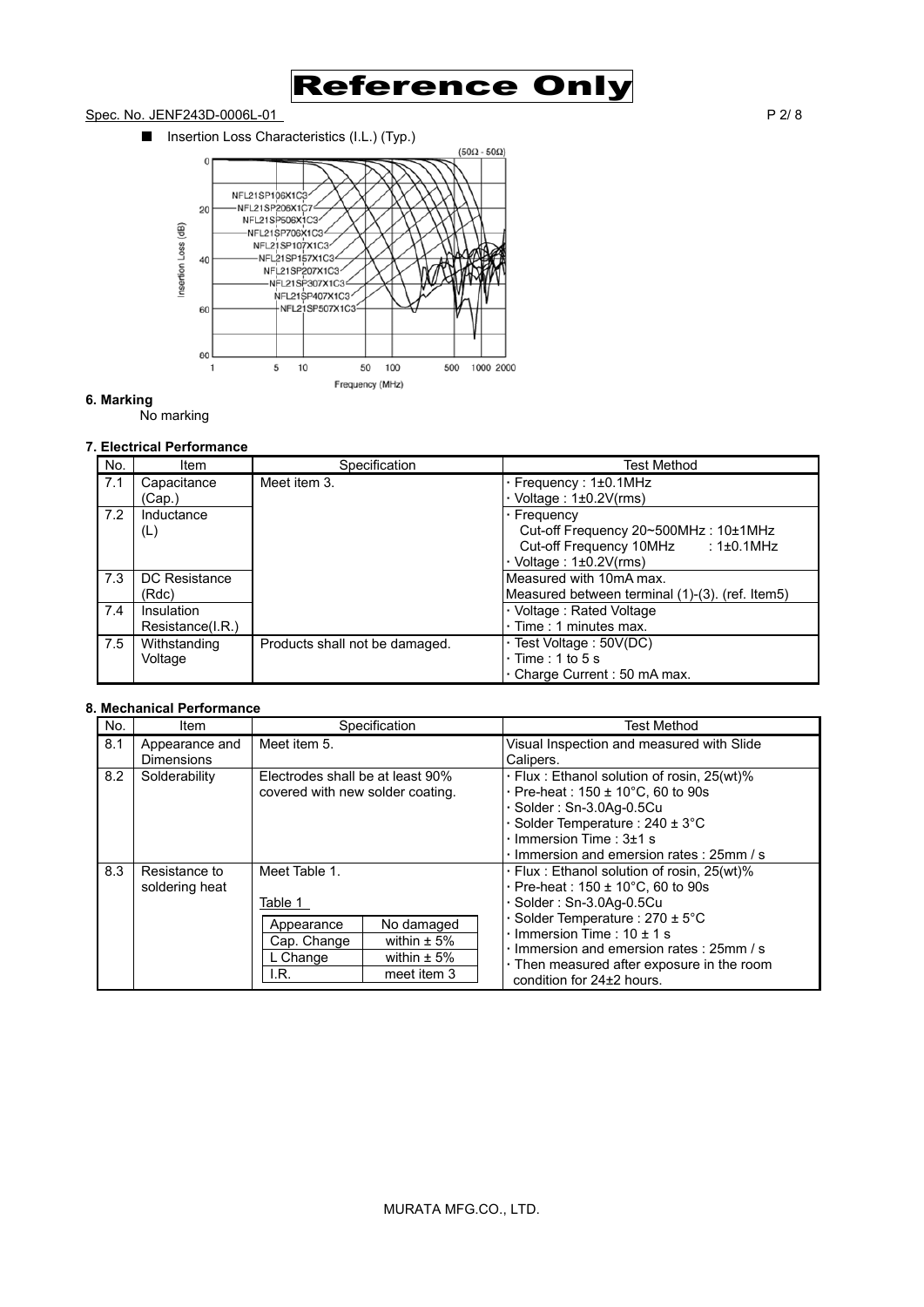# Reference Only

# Spec. No. JENF243D-0006L-01 P 3/8

| No. | Item                | Specification                                                                          | <b>Test Method</b>                                                                                                                                                                                                                        |
|-----|---------------------|----------------------------------------------------------------------------------------|-------------------------------------------------------------------------------------------------------------------------------------------------------------------------------------------------------------------------------------------|
| 8.4 | Bending<br>Strength | Meet Table 2.<br>Table 2<br>No damaged<br>Appearance<br>within $\pm$ 5%<br>Cap. Change | It shall be soldered on the glass-epoxy substrate<br>$(t = 1.0$ mm).<br>· Deflection: 2 mm<br>· Keeping Time: 30 s<br>Pressure jig<br>∫F<br>R230<br>Deflection<br>45<br>45<br>Product<br>(in mm)                                          |
| 8.5 | Drop                | Products shall be no failure after<br>tested.                                          | It shall be dropped on concrete or steel board.<br>· Method : Free fall<br>· Height: 75 cm<br>· Attitude from which the product is dropped<br>: 3 directions<br>· The Number of Time: 3 times for each direction<br>(Total 9 times)       |
| 8.6 | Bonding<br>Strength | The electrodes shall be no failure after<br>tested.                                    | It shall be soldered on the glass-epoxy substrate.<br>· Applying Force (F): 9.8 N<br>· Applying Time: 30 s<br>1.0<br>0.8<br>$\rightarrow_{0.6}$<br>(in mm)<br>16                                                                          |
| 8.7 | Vibration           | Meet Table 1.                                                                          | It shall be soldered on the glass-epoxy substrate.<br>· Oscillation Frequency : 10 to 55Hz for 1 minute<br>· Double Amplitude : 1.5 mm<br>· Time : A period of 2 hours in each of 3 mutually<br>perpendicular directions. (Total 6 hours) |

# **9. Environment Performance**

It shall be soldered on the glass-epoxy substrate.

| No. | Item                   | Specification | <b>Test Method</b>                                                                                                                                                                                                                                                                                                        |
|-----|------------------------|---------------|---------------------------------------------------------------------------------------------------------------------------------------------------------------------------------------------------------------------------------------------------------------------------------------------------------------------------|
| 9.1 | Temperature<br>Cycling | Meet Table 1. | $\cdot$ 1 Cycle<br>1 step: -55 ± $^{0}$ <sub>3</sub> °C / 30 ± $^{3}$ <sub>0</sub> min<br>2 step: Room Temperature / within 3 min<br>3 step: +125 ± $30$ °C / 30 ± $30$ min<br>4 step: Room Temperature / within 3 min<br>· Total of 10 cycles<br>. Then measured after exposure in the room<br>condition for 24±2 hours. |
| 9.2 | Humidity               |               | $\cdot$ Temperature : 40 $\pm$ 2 °C<br>$\cdot$ Humidity : 90 to 95%(RH)<br>$\cdot$ Time : 500 $\pm$ <sup>24</sup> <sub>0</sub> hours<br>. Then measured after exposure in the room<br>condition for 24±2 hours.                                                                                                           |
| 9.3 | Heat Life              |               | $\cdot$ Temperature : 125 $\pm$ 2 °C<br>$\cdot$ Test Voltage : Rated Voltage $\times$ 200%<br>· Charge Current: 50 mA max.<br>$\cdot$ Time : 1000 $\pm$ <sup>48</sup> <sub>0</sub> hours<br>. Then measured after exposure in the room<br>condition for 24±2 hours.                                                       |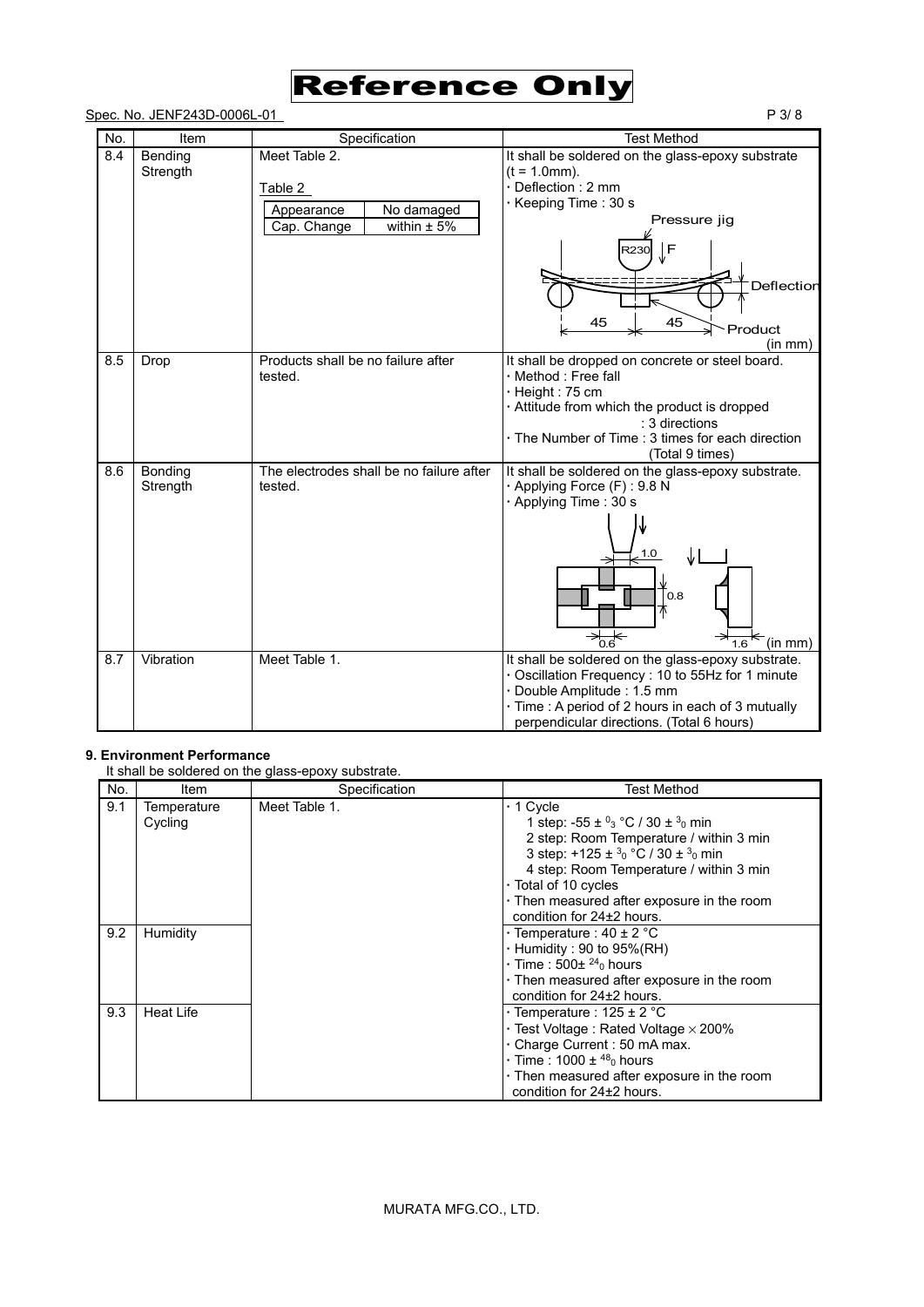

Spec. No. JENF243D-0006L-01 P 4/ 8

## **10. Specification of Packaging**

10.1. Appearance and Dimensions (8mm-wide paper tape)



# 10.2. Specification of Taping

(1) Packing quantity (standard quantity)

- 4000 pcs. / reel
- (2) Packing Method
- Products shall be packaged in the cavity of the base tape and sealed by top tape and bottom tape. (3) Sprocket Hole
	- The sprocket holes are to the right as the tape is pulled toward the user.
- (4) Base tape and Top tape
	- The base tape and top tape have no spliced point.
- (5) Cavity
- There shall not be burr in the cavity.
- (6) Missing components number

Missing components number within 0.1% of the number per reel or 1 pc., whichever is greater,and are not continuous. The specified quantity per reel is kept.

10.3. Pull Strength of Top Tape and Bottom Tape

| Bottom tape |  |  |
|-------------|--|--|

### 10.4. Peeling off force of top tape



10.5. Dimensions of Leader-tape, Trailer and Reel

There shall be leader-tape (top tape and empty tape) and trailer-tape (empty tape) as follows.

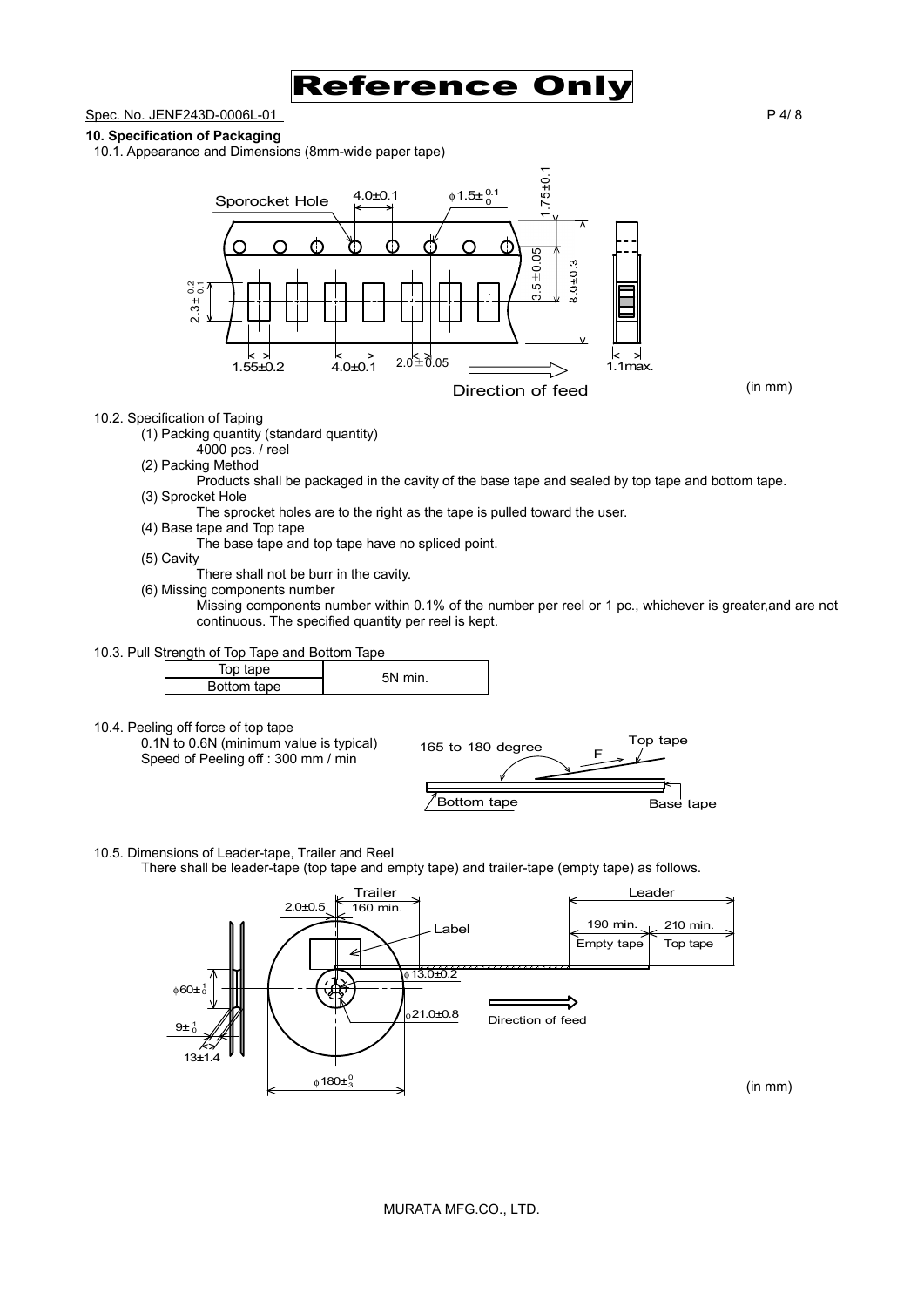

Spec. No. JENF243D-0006L-01 P 5/8

10.6. Marking for reel

Customer part number , MURATA part number , Inspection number(∗1) , RoHS marking(∗2) , Quantity , etc

 $*1)$  « Expression of Inspection No. »  $\frac{\Box \Box}{(1)} \frac{OOOO}{(2)} \times \frac{\times \times}{(3)}$ 

(1) Factory Code

(2) Date First digit : Year / Last digit of year

 $(1)$   $(2)$   $(3)$ 

Second digit : Month / Jan. to Sep.  $\rightarrow$  1 to 9, Oct. to Dec.  $\rightarrow$  O, N, D Third, Fourth digit : Day

(3) Serial No.

∗2) « Expression of RoHS marking» ROHS – Y (△)

$$
ROHS - \underline{Y} (\underline{\triangle})
$$
  
(1) (2)

(1) RoHS regulation conformity parts.

(2) MURATA classification number

10.7. Marking for Outside package (corrugated paper box) Customer name , Purchasing Order Number , Customer Part Number , MURATA part number , RoHS marking (∗2) , Quantity , etc

10.8. Specification of Outer Case



|     | <b>Outer Case Dimensions</b><br>(mm) |    | Standard Reel Quantity in Outer Case |
|-----|--------------------------------------|----|--------------------------------------|
| W   |                                      |    | (Reel)                               |
| 186 | 186                                  | 93 | n                                    |

∗ Above Outer Case size is typical. It depends on a quantity of an order.

### **11. Standard Land Dimensions**

The chip EMI filter suppresses noise by conducting the high-frequency noise element to ground. Therefore, to get enough noise reduction, feed through holes which is connected to ground-plane should be arranged according to the figure to reinforce the ground-pattern.

< Standard land dimensions for reflow >

•Side on which chips are mounted



# 12.  $\triangle$  Caution

Limitation of Applications

Please contact us before using our products for the applications listed below which require especially high reliability for the prevention of defects which might directly cause damage to the third party's life, body or property.

(1) Aircraft equipment (2) Aerospace equipment (3) Undersea equipment (4) Power plant control equipment

(5) Medical equipment (6) Transportation equipment(automobiles, trains, ships, etc.) (7) Traffic signal equipment

(8) Disaster prevention / crime prevention equipment (9) Data-processing equipment

(10) Applications of similar complexity or with reliability requirements comparable to the applications listed in the above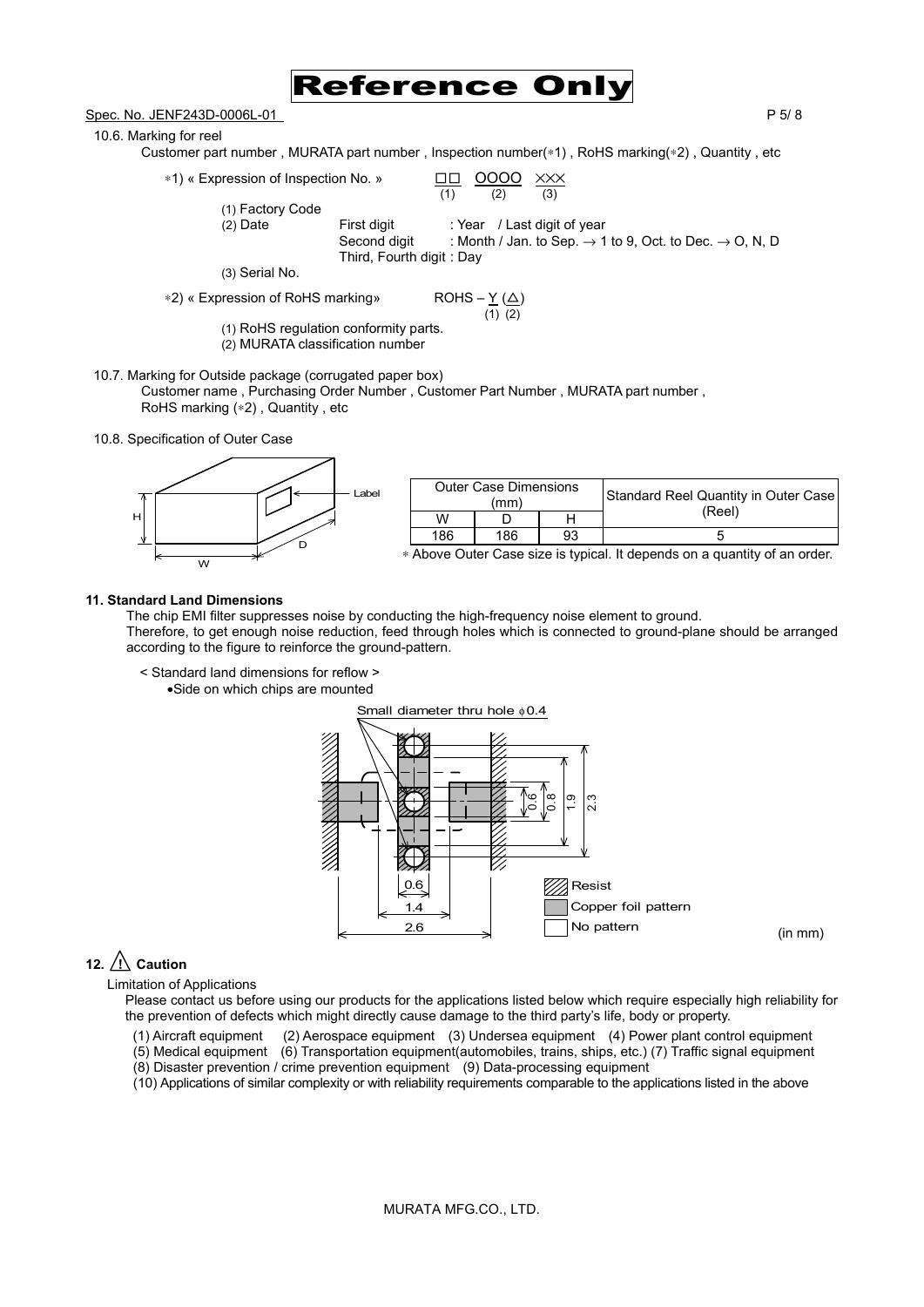

# Spec. No. JENF243D-0006L-01 P 6/ 8

#### **13. Notice**

Products can only be soldered with reflow.

This product is designed for solder mounting.

Please consult us in advance for applying other mounting method such as conductive adhesive.

#### 13.1. Flux and Solder

| Flux     | Use rosin-based flux, Do not use highly acidic flux (with chlorine content exceeding 0.2(wt)%).<br>Do not use water-soluble flux. |
|----------|-----------------------------------------------------------------------------------------------------------------------------------|
| Solder   | Use Sn-3.0Ag-0.5Cu solder                                                                                                         |
| $\cdots$ |                                                                                                                                   |

Other flux (except above) Please contact us for details, then use.

### 13.2. Note for Assembling

#### < Thermal Shock >

Pre-heating should be in such a way that the temperature difference between solder and products surface is limited to 100°C max. Also cooling into solvent after soldering should be in such a way that the temperature difference is limited to 100°C max.

## 13.3. Attention Regarding P.C.B. Bending

The following shall be considered when designing P.C.B.'s and laying out products.

(1) P.C.B. shall be designed so that products are not subject to the mechanical stress for board warpage.

[Products direction]

 $\langle$ Poor example $\rangle$   $\qquad \qquad \langle$  Good example $\rangle$ b a

Products shall be located in the sideways direction (Length:a<br/>>b) to the mechanical stress.

(2) Components location on P.C.B. separation.

It is effective to implement the following measures, to reduce stress in separating the board.

It is best to implement all of the following three measures; however, implement as many measures as possible to reduce stress.

| <b>Contents of Measures</b>                                                                | Stress Level |
|--------------------------------------------------------------------------------------------|--------------|
| (1) Turn the mounting direction of the component parallel to the board separation surface. | $A > D^*1$   |
| (2) Add slits in the board separation part.                                                | A > B        |
| (3) Keep the mounting position of the component away from the board separation surface.    | A > C        |



- $*1$  A  $>$  D is valid when stress is added vertically to the perforation as with Hand Separation.If a Cutting Disc is used, stress will be diagonal to the PCB, therefore A > D is invalid.
- (3) Mounting Components Near Screw Holes

When a component is mounted near a screw hole, it may be affected by the board deflection that occurs during the tightening of the screw. Mount the component in a position as far away from the screw holes as possible.



### 13.4. Pre-heating Temperature

Soldering shall be handled so that the difference between pre-heating temperature and solder temperature shall be limited to 100°C max. to avoid the heat stress for the products.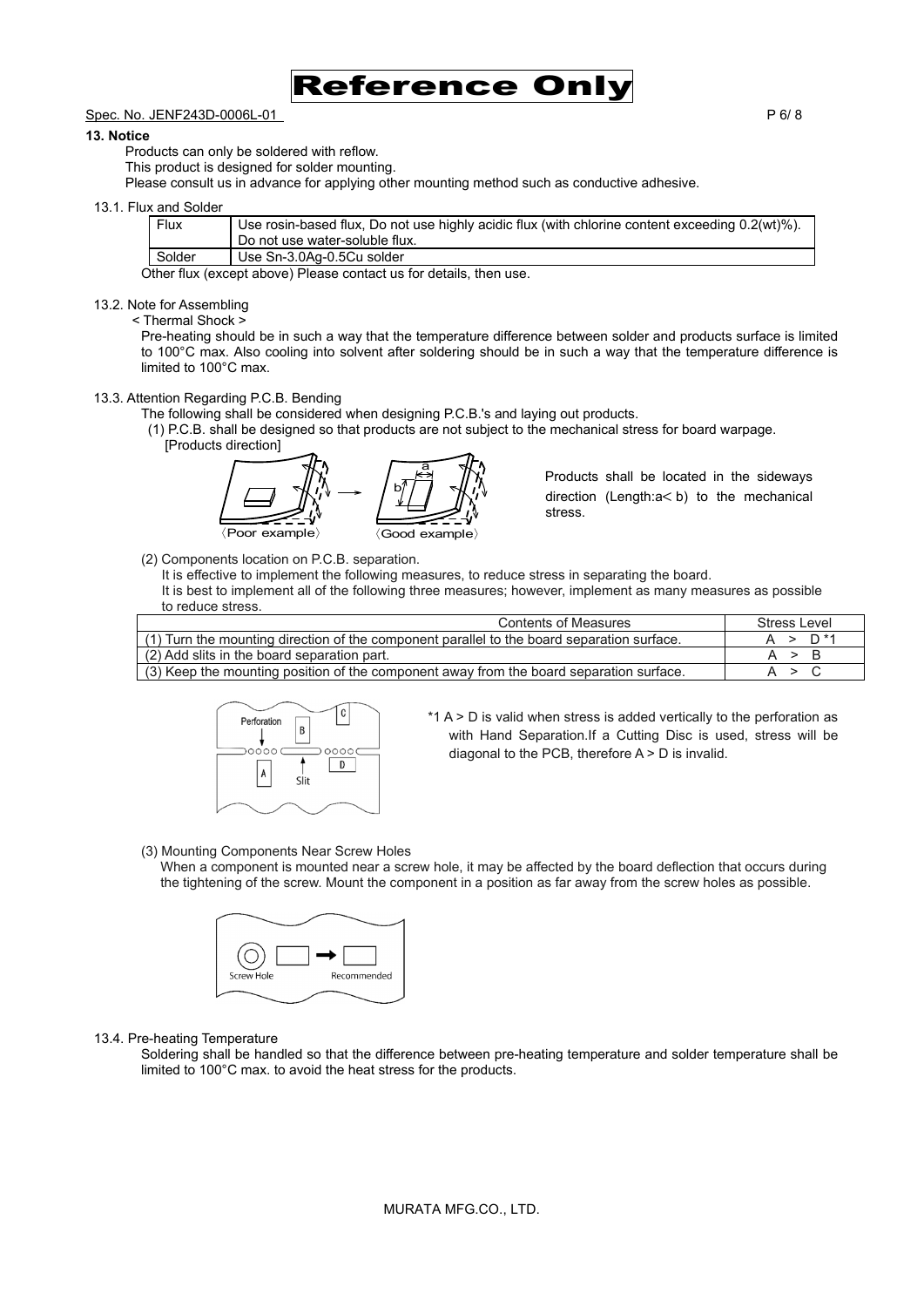

# Spec. No. JENF243D-0006L-01 P 7/ 8

# 13.5. Reflow Soldering

- 1) Soldering paste printing for reflow Standard printing pattern of solder paste.
	- · Standard thickness of solder paste: 100µm to 150µm.
	- · Use the solder paste printing pattern of the right pattern.
	- **·** For the resist and copper foil pattern, use standard land dimensions.



2) Soldering Conditions

Standard soldering profile and the limit soldering profile is as follows. The excessive limit soldering conditions may cause leaching of the electrode and / or resulting in the deterioration of product quality.



|                  | <b>Standard Profile</b>                          | Limit Profile                   |  |
|------------------|--------------------------------------------------|---------------------------------|--|
| Pre-heating      | $150^{\circ}$ C ~ $180^{\circ}$ C, $90s \pm 30s$ |                                 |  |
| Heating          | above $220^{\circ}$ C, $30s \sim 60s$            | above $230^{\circ}$ C, 60s max. |  |
| Peak temperature | $245^{\circ}$ C ± 3 $^{\circ}$ C                 | $260^{\circ}$ C. 10s            |  |
| Cycle of reflow  | 2 times                                          | 2 times                         |  |

### 13.6. Reworking with Soldering iron

- The following conditions shall be strictly followed when using a soldering iron.<br>• Pre-heating : 150°C, 1 min<br>• Soldering iron output : 30W max.
	- Soldering iron output : 30W max.
- Tip temperature : 350°C max. Tip diameter :  $\phi$  3mm max.
- 
- 

• Soldering time : 3(+1,-0) s • Times : 2times max.<br>Note: Do not directly touch the products with the tip of the soldering iron in order to prevent the crack on the ceramic material due to the thermal shock.

### 13.7. Solder Volume

Solder shall be used not to be exceeded as shown below.



Accordingly increasing the solder volume, the mechanical stress to product is also increased. Excessive solder volume may cause the failure of mechanical or electrical performance.